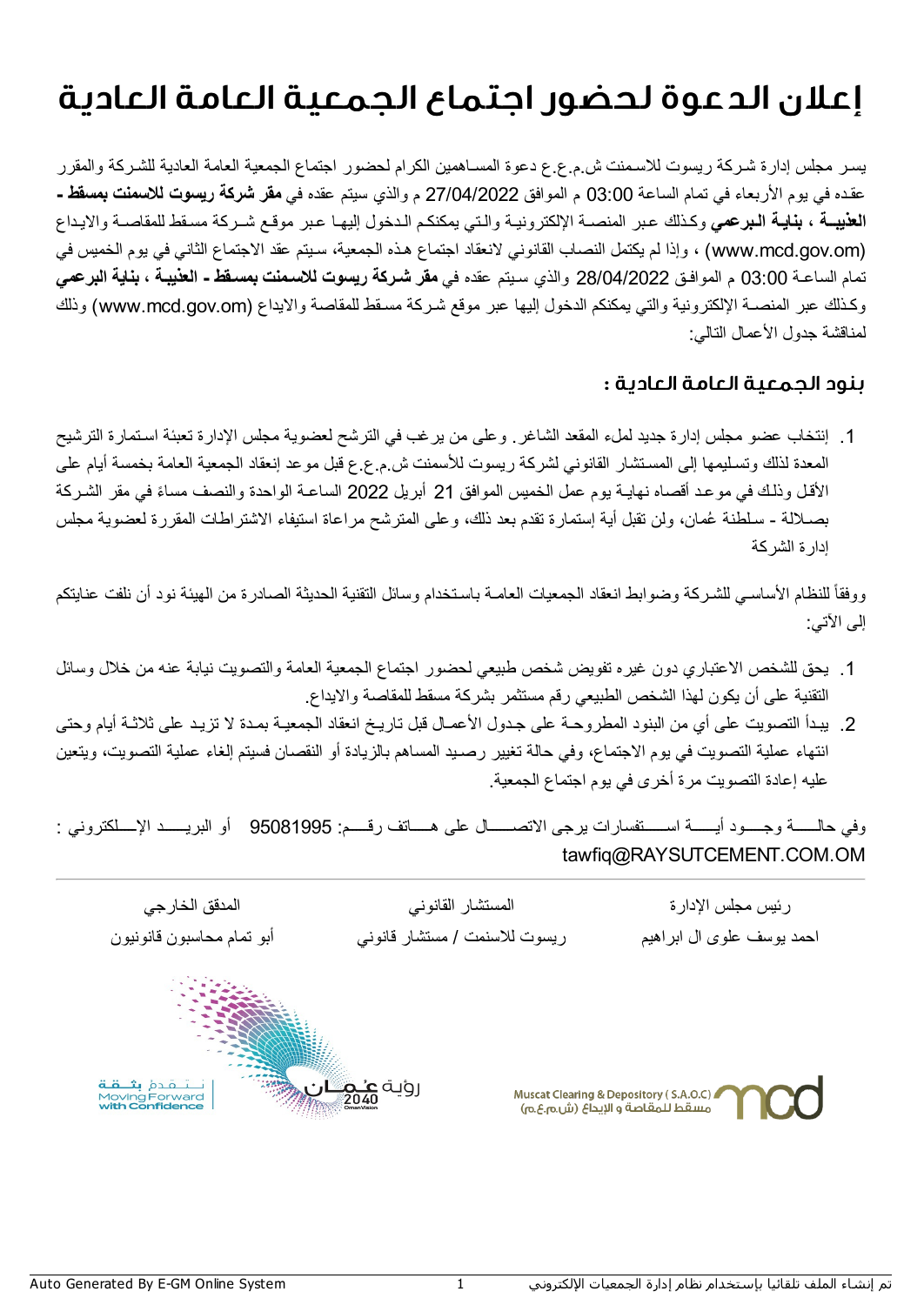## **Notice and Invetation to Attend the Ordinary General Meeting**

The Board of Directors of RAYSUT CEMENT( the "Company") has the pleasure to invite the shareholders to attend the Ordinary General Meeting General Meeting, which will be held on Wednesday at 03:00 PM on27/04/2022, via the electronic platform to hold Ordinary General Meeting general meetings which can be assessed through the website of Muscat Clearing & Depository Company (www.mcd.gov.om) and will be held in this location (Raysut Cement Office, Muscat , Al Athibah, Al Barami Building and Online). If the quorum requirement for holding the Annual General Meeting is not fulfilled, a second Ordinary General Meeting General Meeting shall be held on Thursday at 03:00 PM on 28/04/2022, via the electronic platform which can be assessed through the website of Muscat Clearing & Depository Company (www.mcd.gov.om) and will be held in this location (Raysut Cement Office, Muscat , Al Athibah, Al Barami Building and Online) to discuss the following agenda:

## **Ordinary General Meeting Agendas** :

1. Electing a new member to the Board of Directors to fill the vacant seat. Any person who wishes to be nominated to the Company's Board of Directors is required to fill a Director's Nomination Form. The completed form should be delivered to the Legal Counsel of Raysut Cement Company SAOG at least (5) five working days prior to the date of the AGM, and no later than the end of the working hours (1:30 PM) on Thursday 21st April 2022, at Raysut Cement Company's headquarter in Salalah, Sultanate of Oman. The Company will not accept any application received after this date. Candidates must meet the required conditions for the Board of Directors' membership

According to the Company's Articles of Association and the controls for holding General Meetings using modern technology issued by the capital market authority , we would like to draw your attention to the following:

- 1. Legal person, exclusively, has the right to delegate a natural person to attend the General Meeting and vote on its behalf through technical means, provided that this natural person has an investor number in MCDC.
- 2. Voting on any of the agenda items begins no more than three days before the date of the General Meeting until the voting process ends on the day of the General Meeting. If the shareholder's shares are increased or decreased, the voting process will be canceled, and the shareholder will have to vote again on the day of the General Meeting.

For further information please contact on telephone No 95081995 or email: tawfiq@RAYSUTCEMENT.COM.OM

| Chairman                  | Legal Advisor         | <b>External Auditor</b> |
|---------------------------|-----------------------|-------------------------|
| احمد يوسف علوى ال ابراهيم | Raysut Cement / Legal | Abu Tamam Grani         |